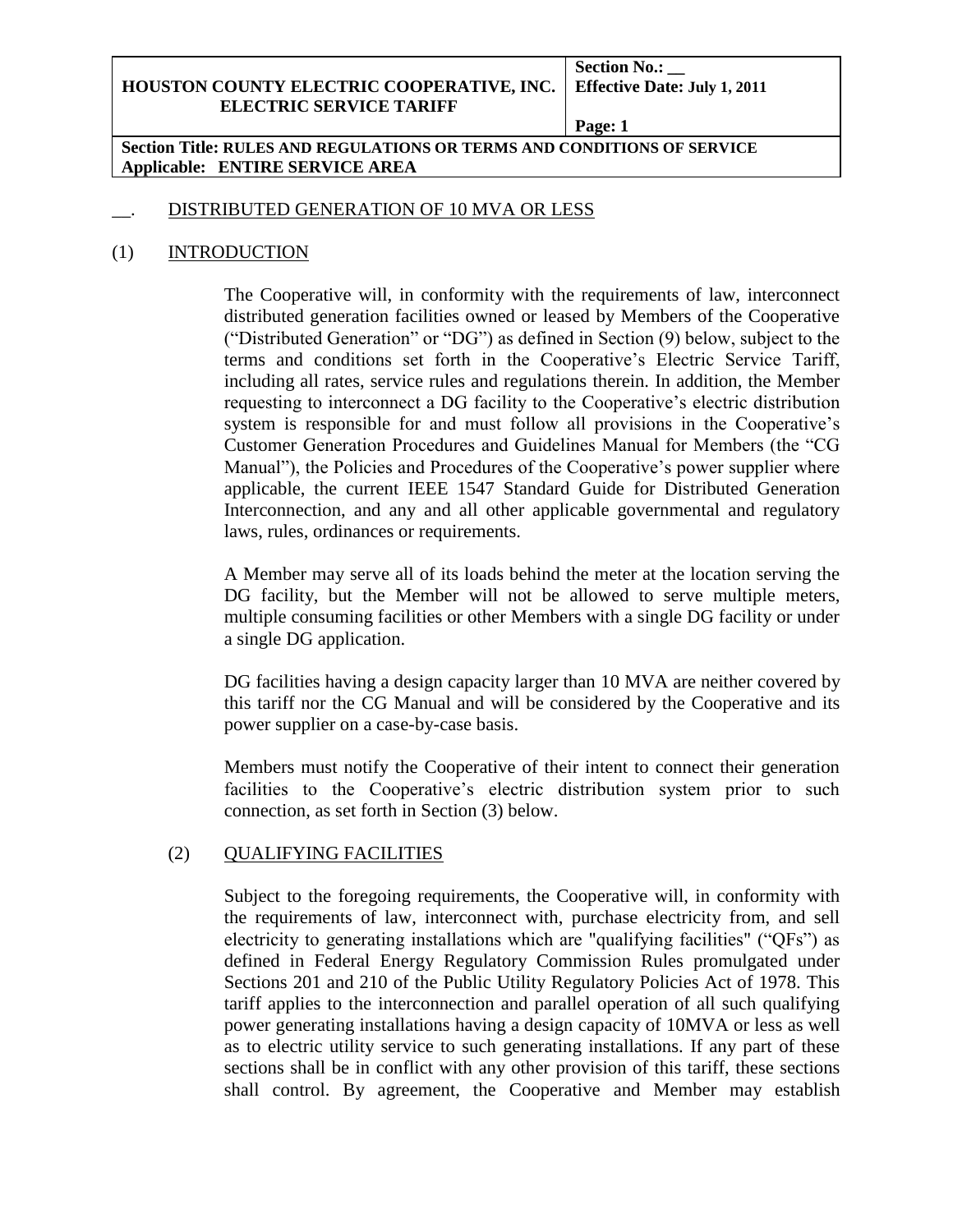**Section No.: \_\_**

**Page: 2**

**Section Title: RULES AND REGULATIONS OR TERMS AND CONDITIONS OF SERVICE Applicable: ENTIRE SERVICE AREA**

> additional or different terms, conditions, or rates for the sale or purchase of electricity. However, for generating installations having a designed capacity in excess of 10MVA, the terms for any sale or purchase of electricity shall be individually negotiated and approved by the Cooperative's Board of Directors. QF facilities shall not be subsidized by other members and shall be required to operate in a manner which does not degrade the service to others. QFs may or may not also be DGs.

#### (3) REQUIREMENTS PRIOR TO OBTAINING INTERCONNECTION

Any Member owning or operating a DG or QF facility (hereafter "Producer") and desiring to interconnect with the Cooperative's system shall meet the following requirements:

## (a) INITIAL REQUIREMENTS

The Producer must notify the Cooperative, complete the "Application for Operation of Customer-Owned Generation", submit a plan detailing the electrical design, interconnection requirements, size and operational plans for the DG or QF facility (the "DG Plan") and pay application and engineering fees, all as set forth in Section II of the Cooperative's CG Manual.

## (b) COOPERATIVE AND POWER SUPPLIER REVIEW PROCESS

The Cooperative and its power supplier, if requested by the Cooperative will review the Producer's application and return an interconnection analysis to the Producer in accordance with Section III of the CG Manual.

Any review or acceptance of such a plan by the Cooperative shall not impose any liability on the Cooperative and does not guarantee the adequacy of Producer's equipment to perform its intended function. The Cooperative disclaims any expertise or special knowledge relating to the design or performance of generating installations and does not warrant the efficiency, cost-effectiveness, safety, durability or reliability of generating installations, plus other factors considered important by the Cooperative in each individual situation.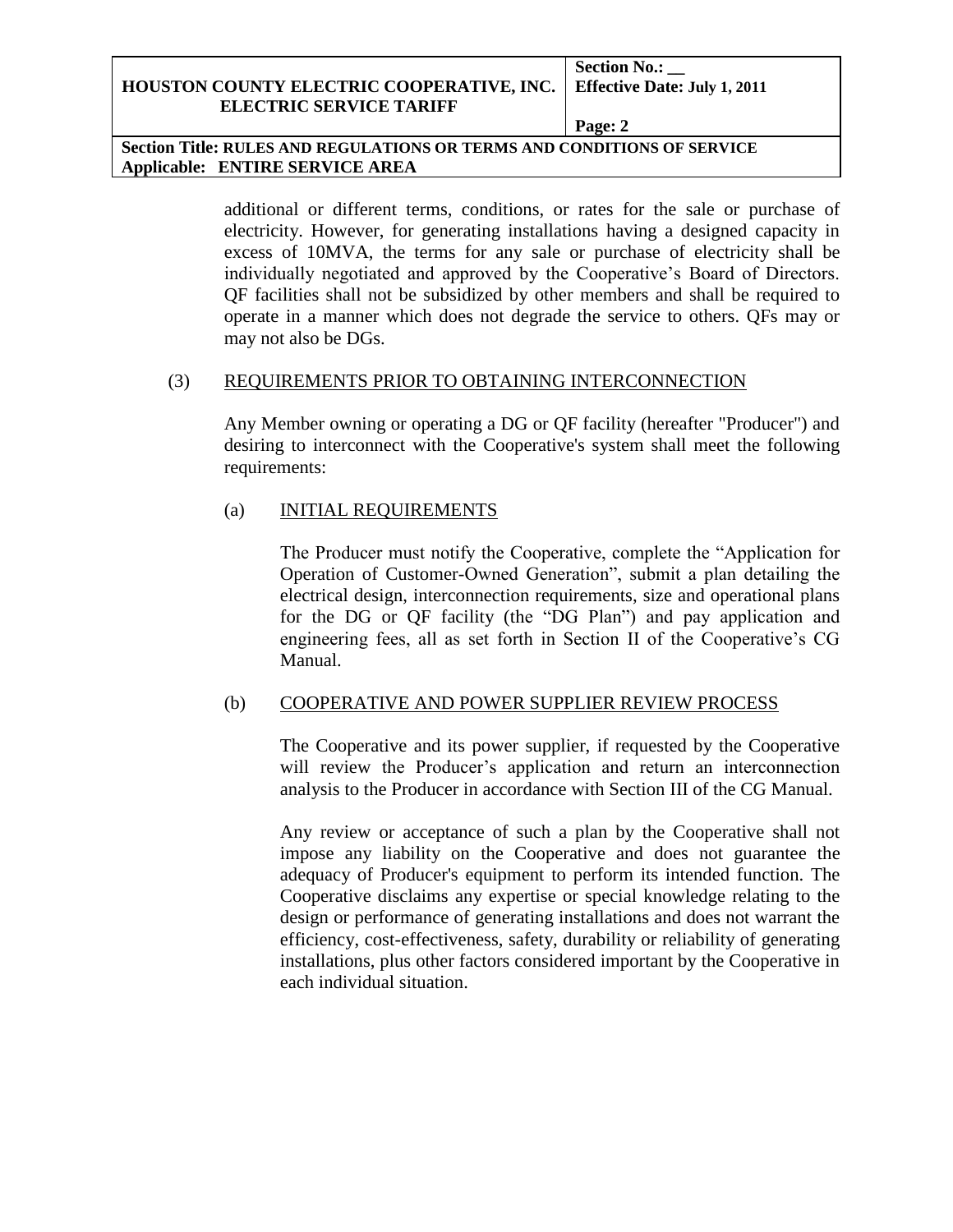**Section No.: \_\_**

**Page: 3**

**Section Title: RULES AND REGULATIONS OR TERMS AND CONDITIONS OF SERVICE Applicable: ENTIRE SERVICE AREA**

## (c) LINE EXTENSION AND MODIFICATION TO COOPERATIVE'S FACILITIES

The Producer must comply with the conditions for extension or modification of the Cooperative's distribution system as may be determined by Section V(1) of the Cooperative's CG Manual.

## (d) APPLICABLE REGULATIONS

The DG or QF facility shall be installed and operated subject to all applicable regulations, including but not limited to, those stated in Section V(2) of the Cooperative's CG Manual.

## (e) LIABILITY INSURANCE

The Producer must furnish proof of adequate insurance meeting the requirements applicable to the size of the DG or QF facility as set forth in Section  $V(3)$  of the Cooperative's CG Manual.

## (f) CONTRACTS

The Producer must sign and deliver to the Cooperative the applicable interconnection and purchase power contracts referenced in Section V(4) of the Cooperative's CG Manual.

## (4) INITIAL INTERCONNECTION

Upon satisfactory completion of the review process and execution of the required contracts described above, the Cooperative will begin installation of the interconnection of DG or QF facilities as set forth in Section V(5) of the Cooperative's CG Manual.

## (5) REFUSAL TO INTERCONNECT SERVICE OR DISCONNECTION OF INTERCONNECTION SERVICE

The Cooperative may, at its sole discretion, prevent the interconnection or may disconnect the interconnection of DG or QF facilities due to reasons such as safety concerns, reliability issues, power quality issues, breach of interconnection contract or any other reasonable issue. Any disconnection may be without prior notice.

## (6) OPERATION OF PARALLEL FACILITY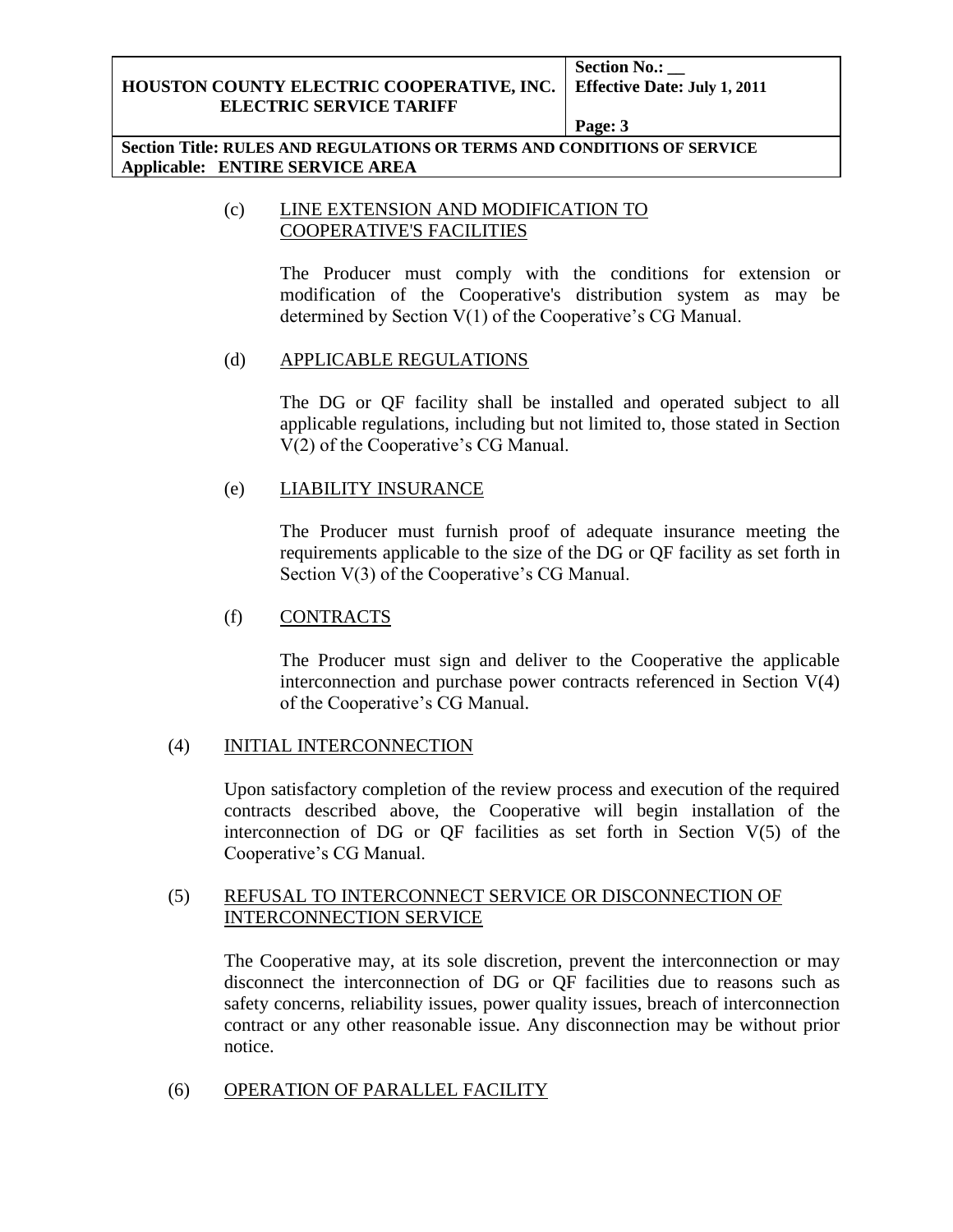**Section No.: \_\_**

**Page: 4**

**Section Title: RULES AND REGULATIONS OR TERMS AND CONDITIONS OF SERVICE Applicable: ENTIRE SERVICE AREA**

> The purpose of this section is to outline the Cooperative's operational requirements for DG or QF facilities operated in parallel with the Cooperative's system and is not intended to be a complete listing of all operational, regulatory, safety and other requirements.

#### (a) OWNERSHIP OF FACILITIES

The Producer shall own and be solely responsible for all expense, installation, maintenance and operation of all facilities, including all power generating facilities, at and beyond the point of delivery as defined in the Cooperative's tariffs.

At its sole discretion, the Cooperative may locate cooperative owned metering equipment and transformers beyond the point of delivery.

## (b) SELF PROTECTION OF DG OR QF FACILITIES

The Producer will furnish, install, operate and maintain in good order and repair all equipment necessary for the safe operation of the power generating installation in parallel with the Cooperative's electric distribution system. The Producer's DG or QF facility and related equipment will meet the requirements of Section VII(2) of the Cooperative's CG Manual.

## (c) QUALITY OF SERVICE

Producer's generating installation will generate power at the nominal voltage of the Cooperative's electric distribution system at the Producer's delivery point as defined by ANSI C84.1 Range A, and will also comply with the quality of service requirements set forth in Section VII(3) of the Cooperative's CG Manual.

## (d) SAFETY DISCONNECT

The Producer shall install a visible load break disconnect switch at the Producer's expense and to the Cooperative's specifications, which will be operated as set forth in Section VII(4) of the Cooperative's CG Manual.

## (e) ACCESS

Persons authorized by the Cooperative will have the right to enter the Producer's property for purposes of testing, operating the disconnect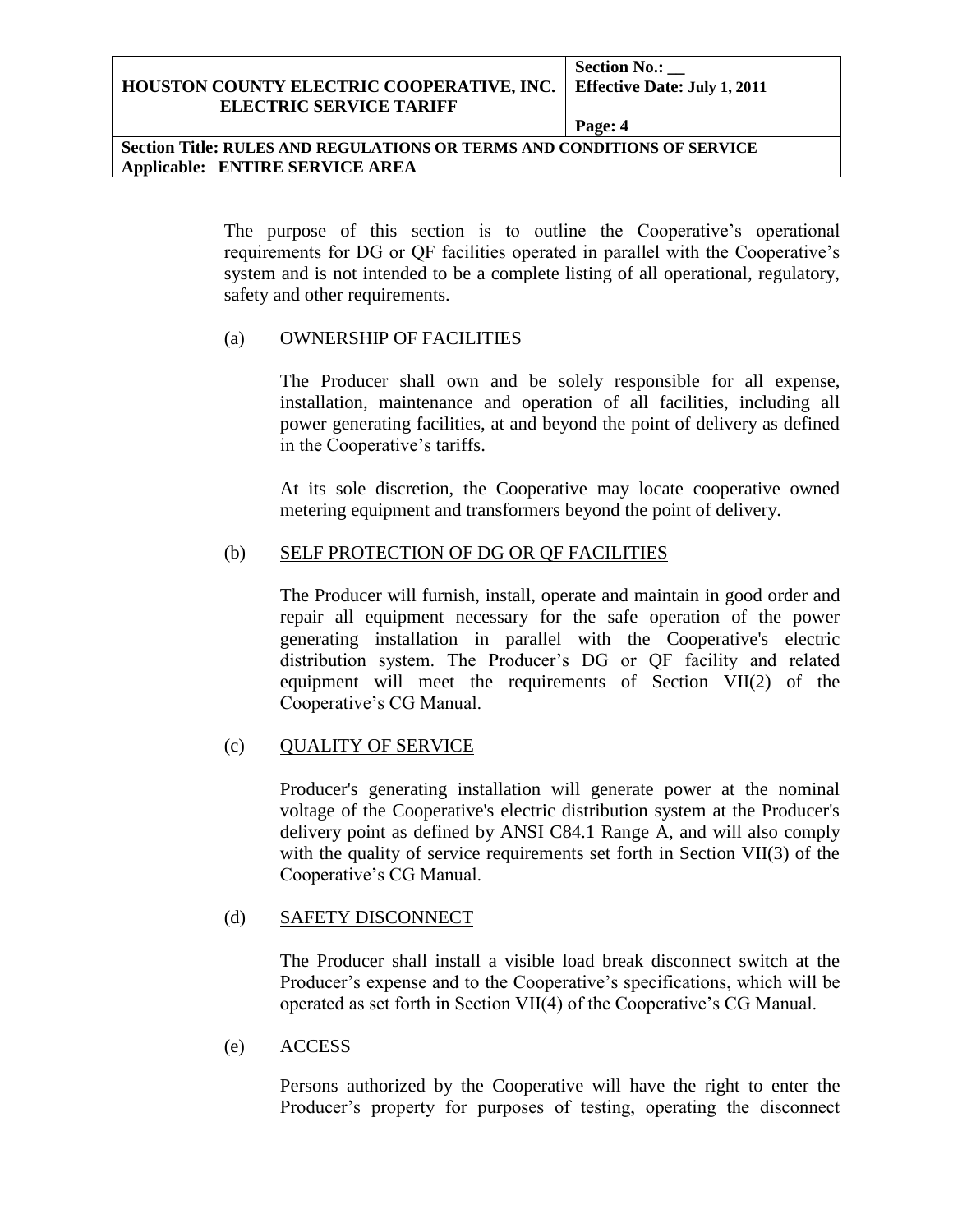**Section No.: \_\_**

**Page: 5**

**Section Title: RULES AND REGULATIONS OR TERMS AND CONDITIONS OF SERVICE Applicable: ENTIRE SERVICE AREA**

> switch, reading or testing the metering equipment, maintaining right-ofway or other Cooperative-owned equipment and/or Cooperative service requirement. Such entry onto the Producer's property may be without notice.

> If the Producer erects or maintains locked gates or other barriers, the Producer will furnish the Cooperative with convenient means to circumvent the barrier for full access for the above-mentioned reasons.

## (f) LIABILITY FOR INJURY AND DAMAGES

The Cooperative and/or its power supplier and the Producer shall not be liable to each other for either direct or consequential damages resulting from failures, interruptions, or voltage and waveform fluctuations occasioned by causes reasonably beyond the control of the Cooperative and/or its power supplier including, but not limited to, acts of God or public enemy, sabotage and/or vandalism, accidents, fire, explosion, labor troubles, strikes, order of any court or judge granted in any bona fide adverse legal proceeding or action, or any order of any commission, tribunal or governmental authority having jurisdiction. ALL PROVISIONS NOTWITHSTANDING, IN NO EVENT SHALL THE COOPERATIVE BE LIABLE TO THE PRODUCER FOR ANY INTEREST, LOSS OF ANTICIPATED REVENUE, EARNINGS, PROFITS, OR INCREASED EXPENSE OF OPERATIONS, LOSS BY REASON OF SHUTDOWN OR NON-OPERATION OF PRODUCER'S PREMISES OR FACILITIES FOR ANY INDIRECT, INCIDENTAL, OR CONSEQUENTIAL, PUNITIVE OR EXEMPLARY DAMAGES ARISING OUT OF OR RELATED, IN WHOLE OR PART, TO THIS AGREEMENT. The Cooperative shall not be liable in any event for consequential damages.

Cooperative and Producer shall each be responsible for the safe installation, maintenance, repair and condition of their respective lines, wires, switches, or other equipment or property on their respective sides of the point of interconnection. The Cooperative, while retaining the right to inspect, does not assume any duty of inspecting the lines, wires, switches, or other equipment or property and will not be responsible therefore. Producer assumes all responsibility for the electric service supplied hereunder and the facilities used in connection therewith at or beyond the point of delivery specified by the Cooperative.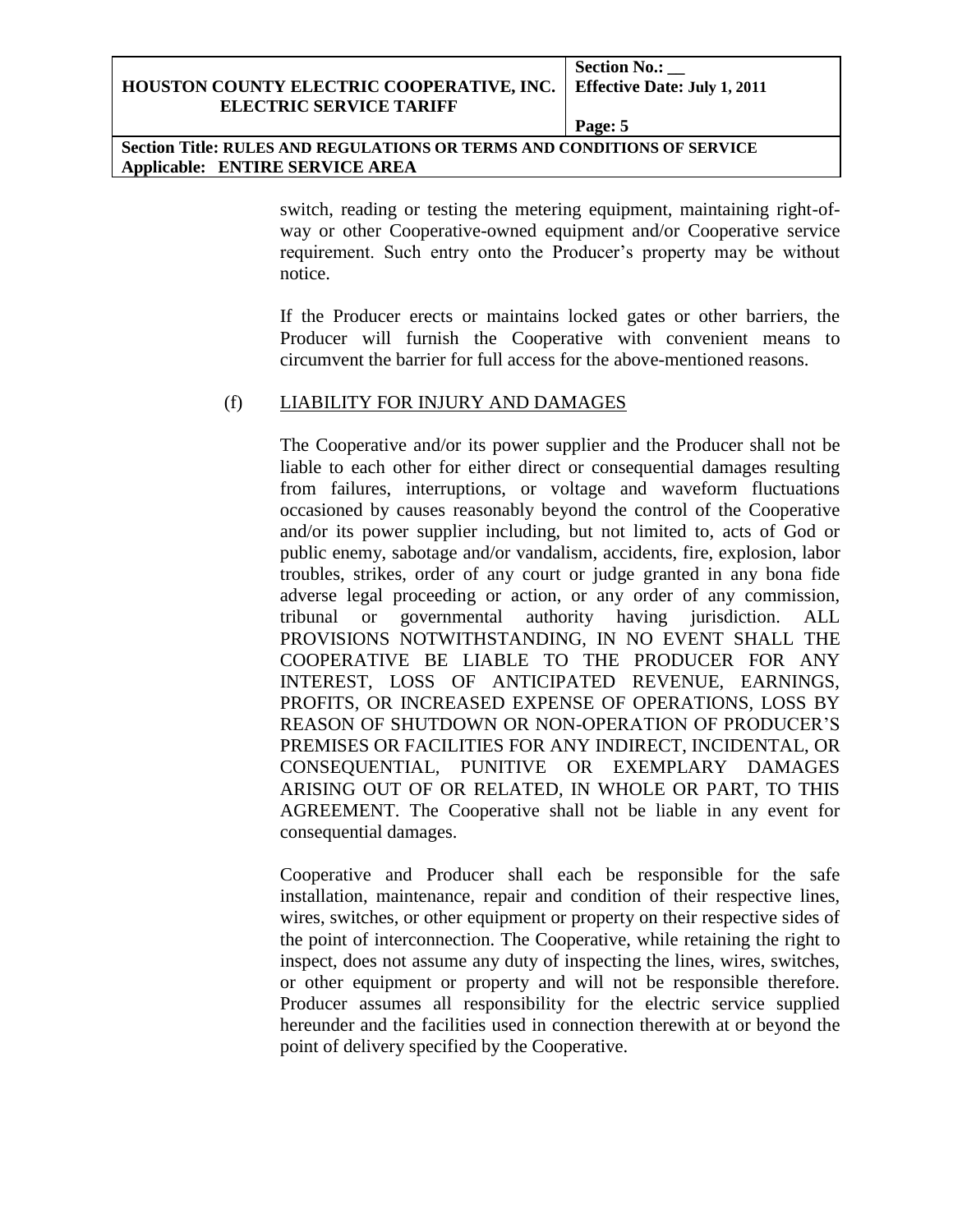**Section No.: \_\_**

**Page: 6**

**Section Title: RULES AND REGULATIONS OR TERMS AND CONDITIONS OF SERVICE Applicable: ENTIRE SERVICE AREA**

> For the mutual protection of the Producer and the Cooperative, only with Cooperative prior written authorization are the connections between the Cooperative's service wires and the Producer's service entrance conductors to be energized.

> The Producer is solely responsible for insuring that the DG or QF facility complies with all applicable regulations including, but not limited to, laws, regulations, ordinances, Cooperative and Cooperative power supplier tariffs, policies and directives, and Public Utilities Commission of Texas rules, policies and directives.

## (g) INDEMNIFICATION

The Producer shall indemnify the Cooperative and/or its power supplier against and hold the Cooperative and/or its power supplier harmless from all claims by third parties for both injuries to persons, including death resulting therefrom, and damages to property occurring upon the premises owned or leased by the Producer arising directly or indirectly from the Producer's DG or QF facility.

# (h) METERING

If the output of the Producer's generating installation is to be purchased by the Cooperative, it will be measured by meters and metering equipment specified, installed and owned by the Cooperative as follows:

- (i) Power flow at the point of interconnection will be measured by metering equipment capable of providing data so the Cooperative can determine each billing period the energy supplied to the Producer by the Cooperative and the energy supplied to the Cooperative by the Producer.
- (ii) There shall be no net metering.
- (iii) The meter(s) shall be read at a time or times of month determined at the Cooperative's sole discretion for acquiring metering data. The Producer shall provide the Cooperative an approved communications link at the Producer's cost for this purpose if so requested by the Cooperative. The type of communications link and metering equipment measuring purchase of power by the Cooperative shall be installed and specified at the sole discretion of the Cooperative.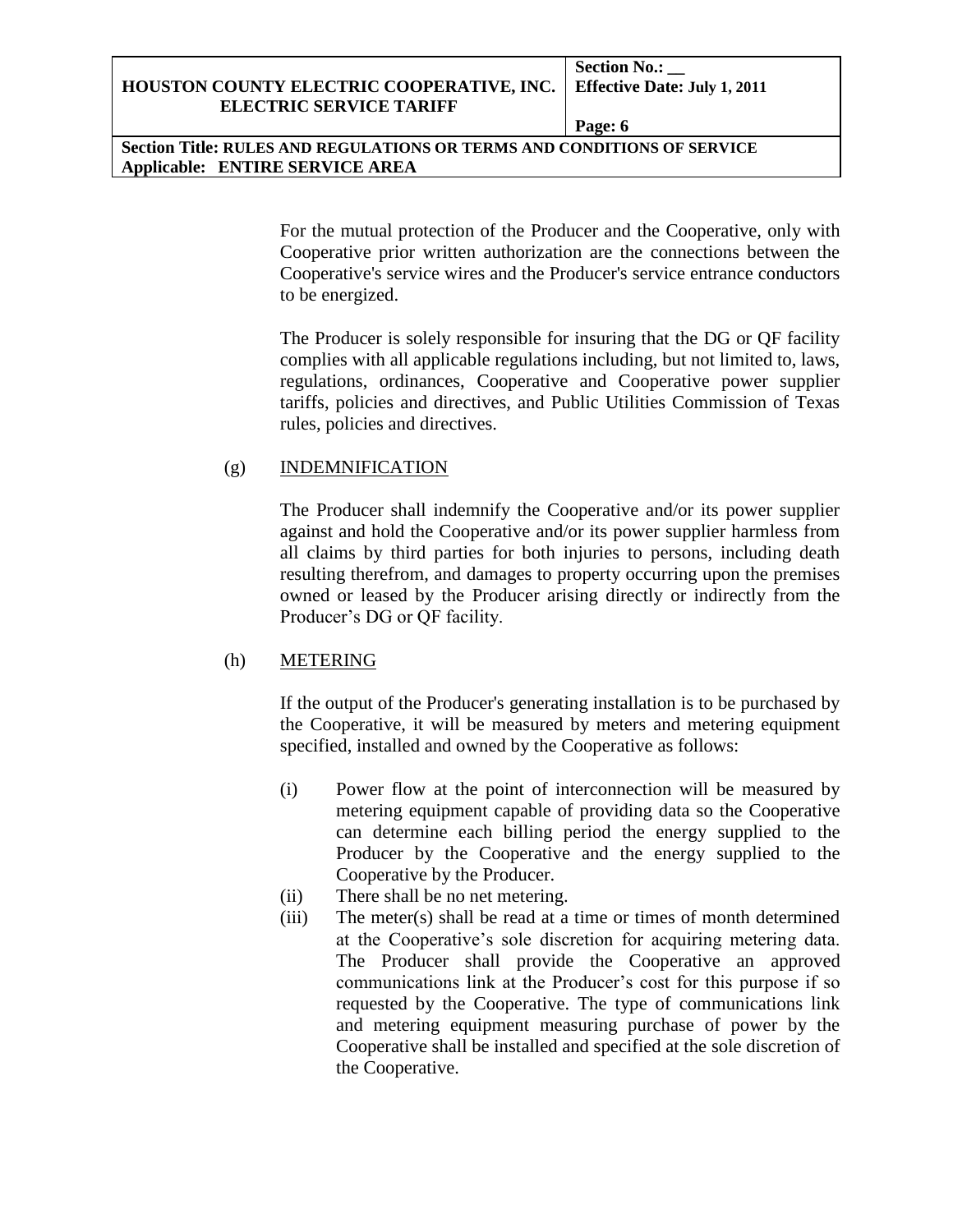**Section No.: \_\_**

**Page: 7**

**Section Title: RULES AND REGULATIONS OR TERMS AND CONDITIONS OF SERVICE Applicable: ENTIRE SERVICE AREA**

- (iv) The Cooperative may, at its sole discretion, require the Producer to pay the Cooperative in advance for metering and monitoring equipment and installation expense.
- (v) Meter testing shall follow the Cooperative's standard policy on metering testing and accuracy.
- (vi) At its sole discretion, the Cooperative may meter the DG or QF facility at primary or secondary level.

The meter(s) will, by comparison with accurate standards, be tested and calibrated as often as necessary. The Producer or the Cooperative may reasonably request such tests, and shall be given notice of not less than five (5) working days when such tests are to be made. Both the Producer and the Cooperative will have the right to be present at such tests.

If a meter is found to be inaccurate, it shall be restored to an accurate condition or replaced. If the tests disclose that no unacceptable inaccuracies exist in the meter(s), then the party requesting the tests shall bear the expense of the tests. A report of the results of any test shall be furnished promptly to the Producer by the Cooperative or the Cooperative's testing agent. Any meter(s) registering a deviation of not more than two percent (2%) from normal shall be deemed accurate. The readings of any meter(s) which have been inaccurate shall be corrected according to the percentage of inaccuracy as determined by the test for a period of no more than ninety (90) days prior to the tests. If any meter fails to register for any period, the generation facility output during such period shall be estimated in the best manner possible as agreed upon by the Cooperative and the Producer.

# (i) NOTICE OF CHANGE IN INSTALLATION

The Producer will notify the Cooperative in writing thirty (30) days in advance of making any change affecting the characteristics, performance, or protection of the DG or QF facility.

If any modification undertaken by the Producer will create or has created conditions which may be unsafe or adversely affect the Cooperative system, the Producer shall immediately correct such conditions or be subject to immediate disconnection from the Cooperative system.

Any change in the operating characteristics of the DG or QF facility including, but not limited to, size of generator, total facility capacity, nature of facility, fuel source, site change, hours of operation, or type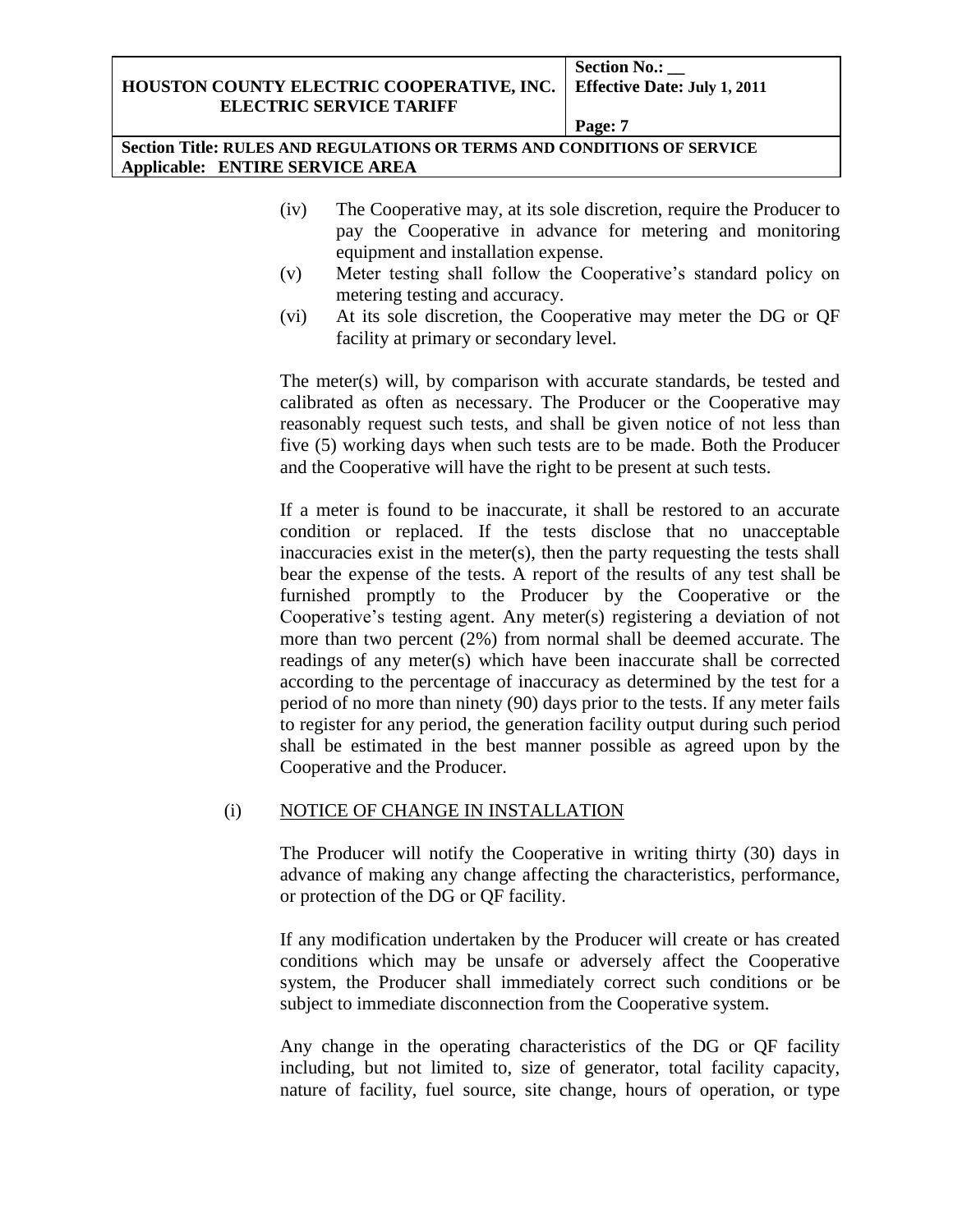**Section No.: \_\_**

**Page: 8**

**Section Title: RULES AND REGULATIONS OR TERMS AND CONDITIONS OF SERVICE Applicable: ENTIRE SERVICE AREA**

> used, may require a new application process, including, but not limited to, application form, application fee, DG or QF plan and DG or QF plan review by the Cooperative.

#### (j) TESTING AND RECORD KEEPING

The Producer will test all aspects of the DG or QF facility protection systems, maintain records of all maintenance activities, and keep a log of generator operations, as required in Section VII(9) of the Cooperative's CG Manual.

## (k) DISCONNECTION OF SERVICE

The Cooperative may, at its sole discretion, discontinue the interconnection of DG or QF installations due to reasons such as safety concerns, reliability issues, power quality issues, breach of interconnection contract or any other reasonable issue.

## (l) COMPLIANCE WITH LAWS, RULES, AND TARIFFS

The DG or QF installation owned and installed by the Producer shall be installed and operated subject to and in accordance with the terms and conditions set forth in the Cooperative's rules, regulations, bylaws, rates and tariffs, as amended from time to time, and, if applicable, approved by the Cooperative's Board of Directors, which are incorporated herein by reference, and in compliance with all applicable federal, state and local laws, regulations, zoning codes, building codes, safety rules, environmental restrictions, ordinances and regulations, including without limitation, those of regional transmission organizations and independent system operators, and in accordance with industry standard prudent engineering practices.

## (7) SALES TO PRODUCER

Producer's rate class shall be designated by the Cooperative in accordance with the availability and type of service provisions in its rate schedules for all service.

## (8) PURCHASE FROM PRODUCER